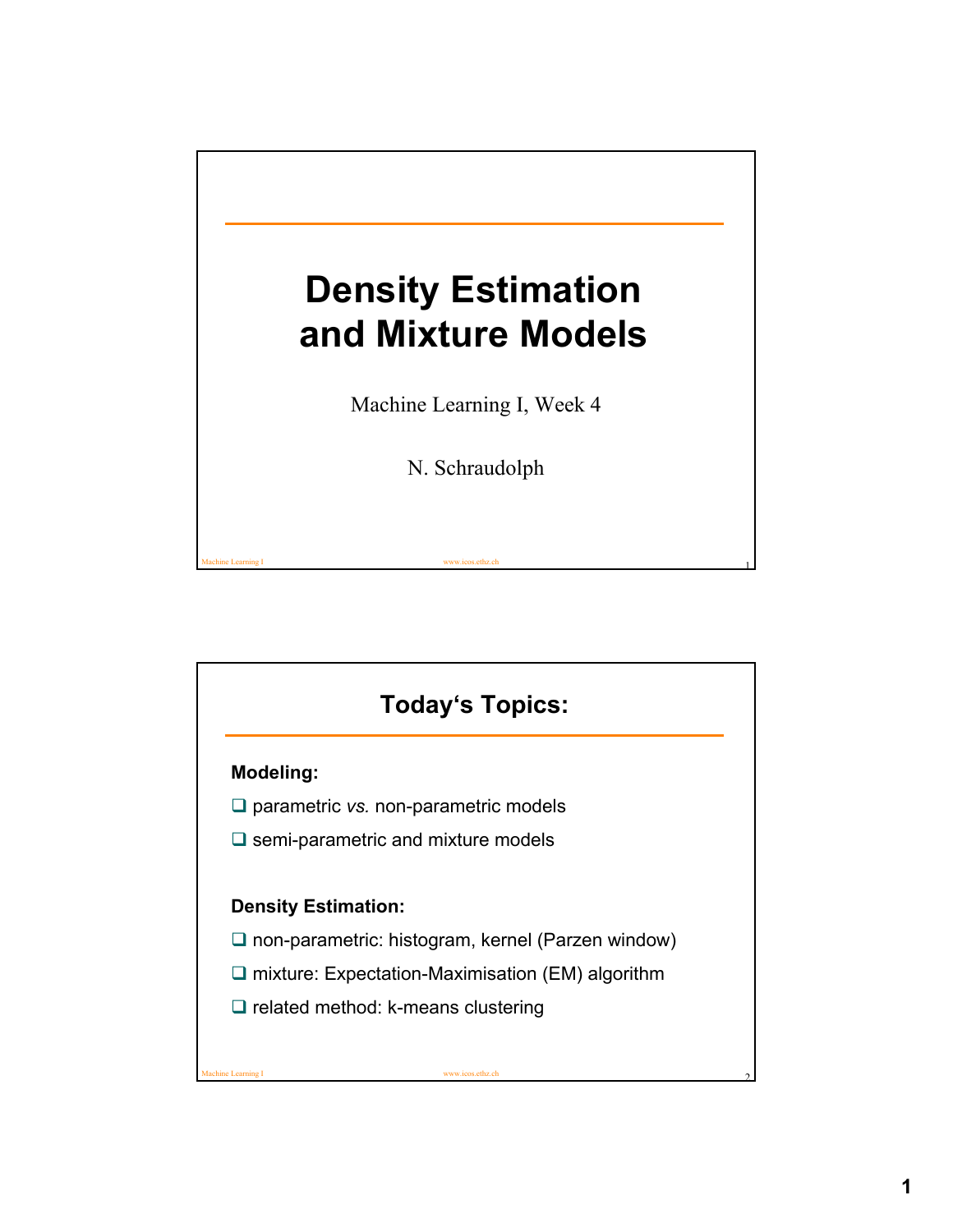

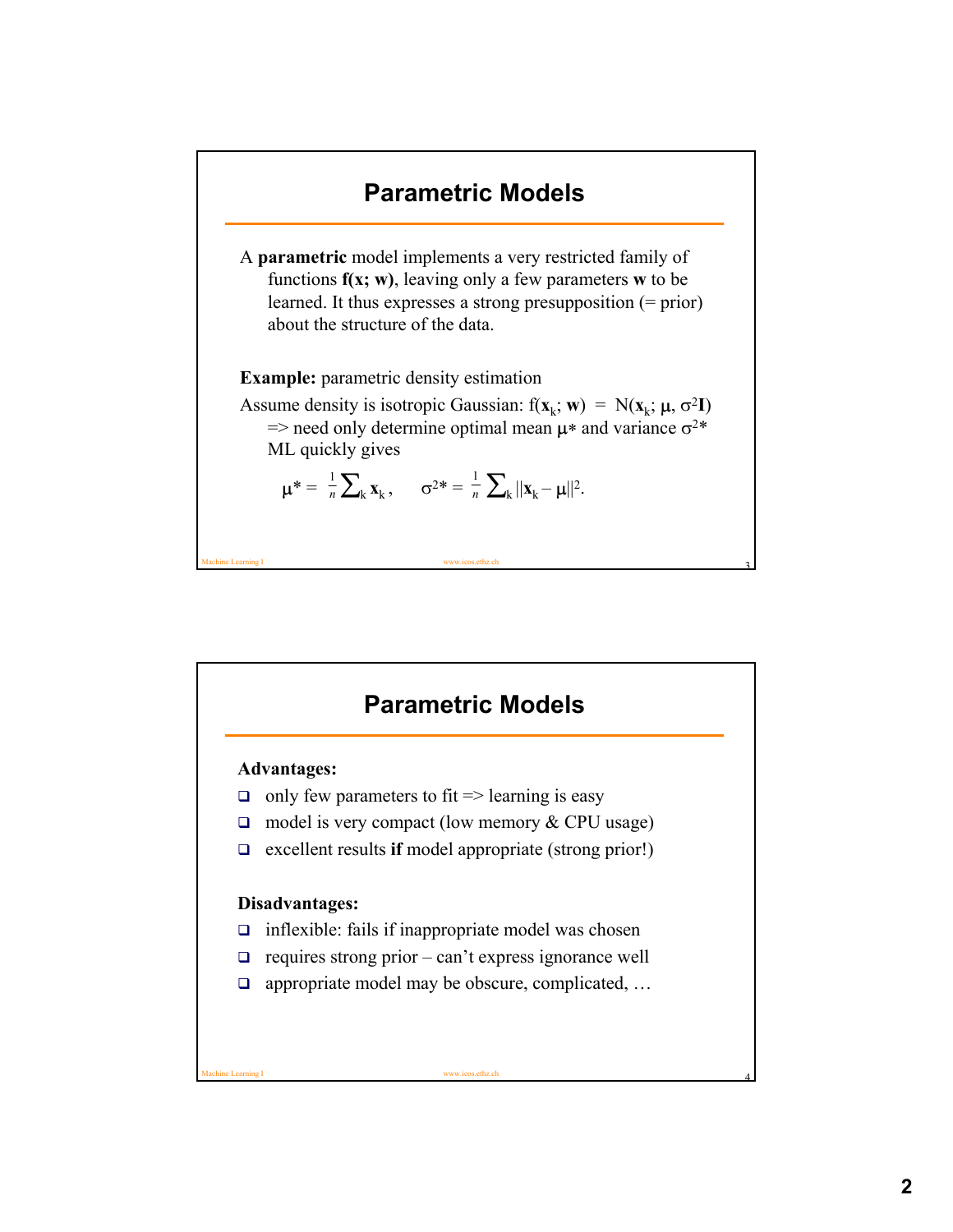# **Non-Parametric Models Non-parametric** models make only weak, general prior assumptions about the data, such as smoothness. **f(x; w)** is constructed directly over the memorized training data **X**; the

**Example:** *k*-nearest neighbor methods

The model's output **f(x; w)** for some new datum **x** is calculated by combining (in some fixed way) the memorized responses for the *k* nearest neighbors of **x** in the training data. Example: (regression) interpolate between nearest neighbor responses (classification) take majority vote of nearest neighbor classes

construction involves no or few parameters **w** to be learned.

## **Non-Parametric Models**

Machine Learning I www.icos.ethz.ch 5

#### **Advantages:**

- $\Box$  few or no parameters to fit => "learning" is easy
- $\Box$  very flexible: can fit (almost) any data well
- $\Box$  requires virtually no prior knowledge

#### **Disadvantages:**

- $\Box$  expensive in memory and CPU (must store all data)
- $\Box$  not much opportunity to incorporate prior knowledge

Machine Learning I www.icos.ethz.ch 6 model www.icos.ethz.ch 6 model www.icos.ethz.ch 6 model www.icos.ethz.ch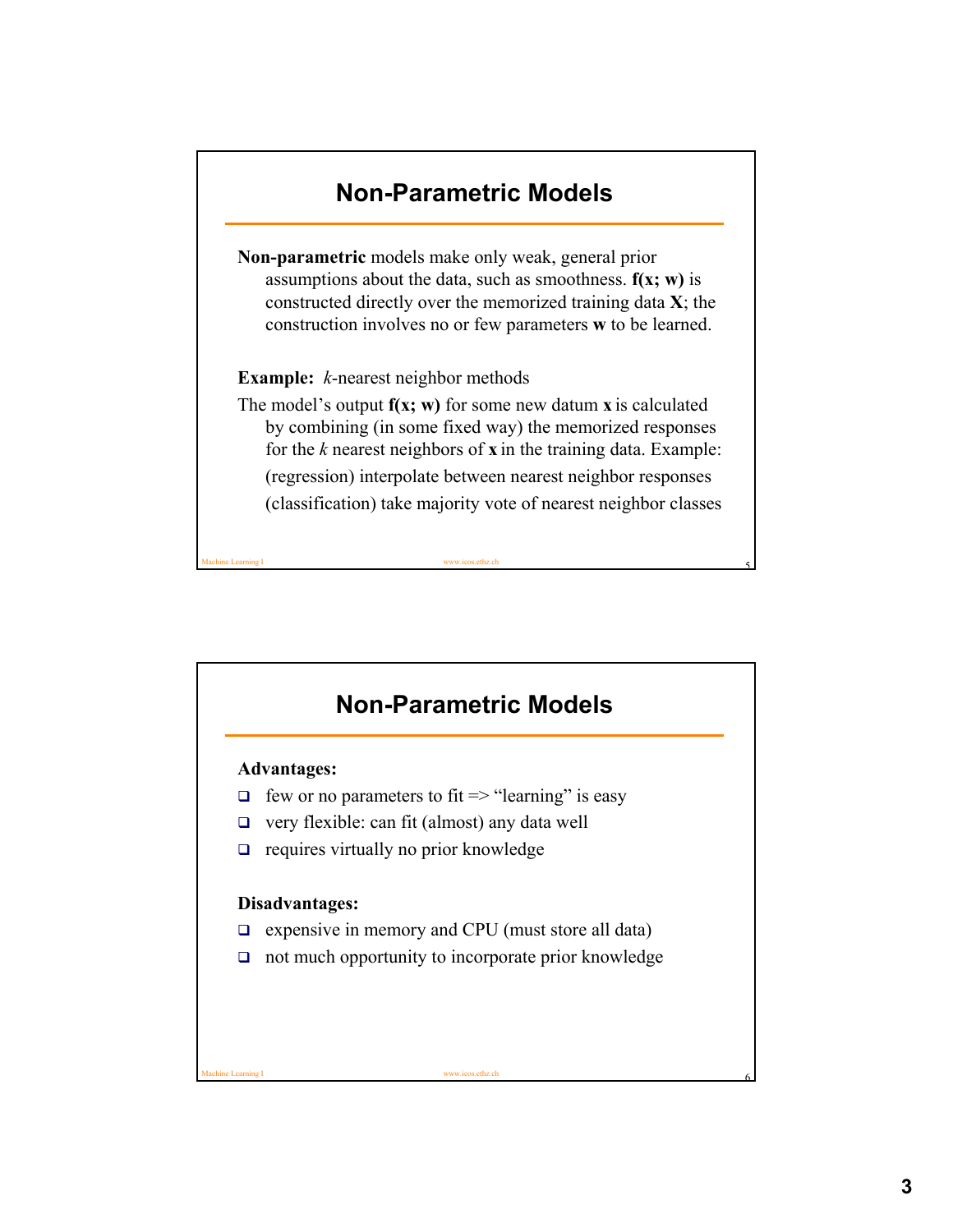### **Non-Parametric Density Estimation**

Probability that **x** lies in region R:  $P(x \in R) = \int_R p(u) \, du$ R sufficiently small  $\Rightarrow$   $p(\mathbf{u}) \approx const.$ <br>  $\Rightarrow$   $P(\mathbf{x} \in R) \approx p(\mathbf{x}) V_R$  ( $V_R$  = volume of R)  $\Rightarrow$   $P(x \in R) \approx p(x) V_R$ R sufficiently large  $\Rightarrow$  k<sub>R</sub> of n training points lie in R  $\Rightarrow$  P(**x**  $\in$  R)  $\approx$  k<sub>R</sub>/n Putting the two together:  $p(x) \approx k_R / (V_R n)$ This gives us two ways to determine  $p(x)$ : *1. k***-nearest neighbor: vary**  $V_R$  **until**  $k_R = k$ 2. determine  $k_R$  for given set of regions R, *e.g.* **histogram**: fixed (rectangular) grid

### **Kernel Density Estimation**

Machine Learning I www.icos.ethz.ch 7

R = **kernel** function (weighted window), *e.g.* Gaussian centered on point **x** for which we want to estimate  $p(x)$ without loss of generality, let  $V_R = \int_u R(u) du = 1$ Then  $p(\mathbf{x}) \approx k_{\mathbf{R}}/n = \frac{1}{n} \sum_{k} R(\mathbf{x} - \mathbf{x}_{k}),$ *i.e.,* p(**x**) is estimated by **convolving** the data with the kernel R. This is also known as **Parzen window** density estimation. The **width** of the kernel (= window) R determines the degree to which the data is smoothed; it can be set optimally by ML. 1

Machine Learning I www.icos.ethz.ch 8 and 2008 and 2008 and 2008 and 2008 and 2008 and 2008 and 2008 and 2008 and 2008 and 2008 and 2008 and 2008 and 2008 and 2008 and 2008 and 2008 and 2008 and 2008 and 2008 and 2008 and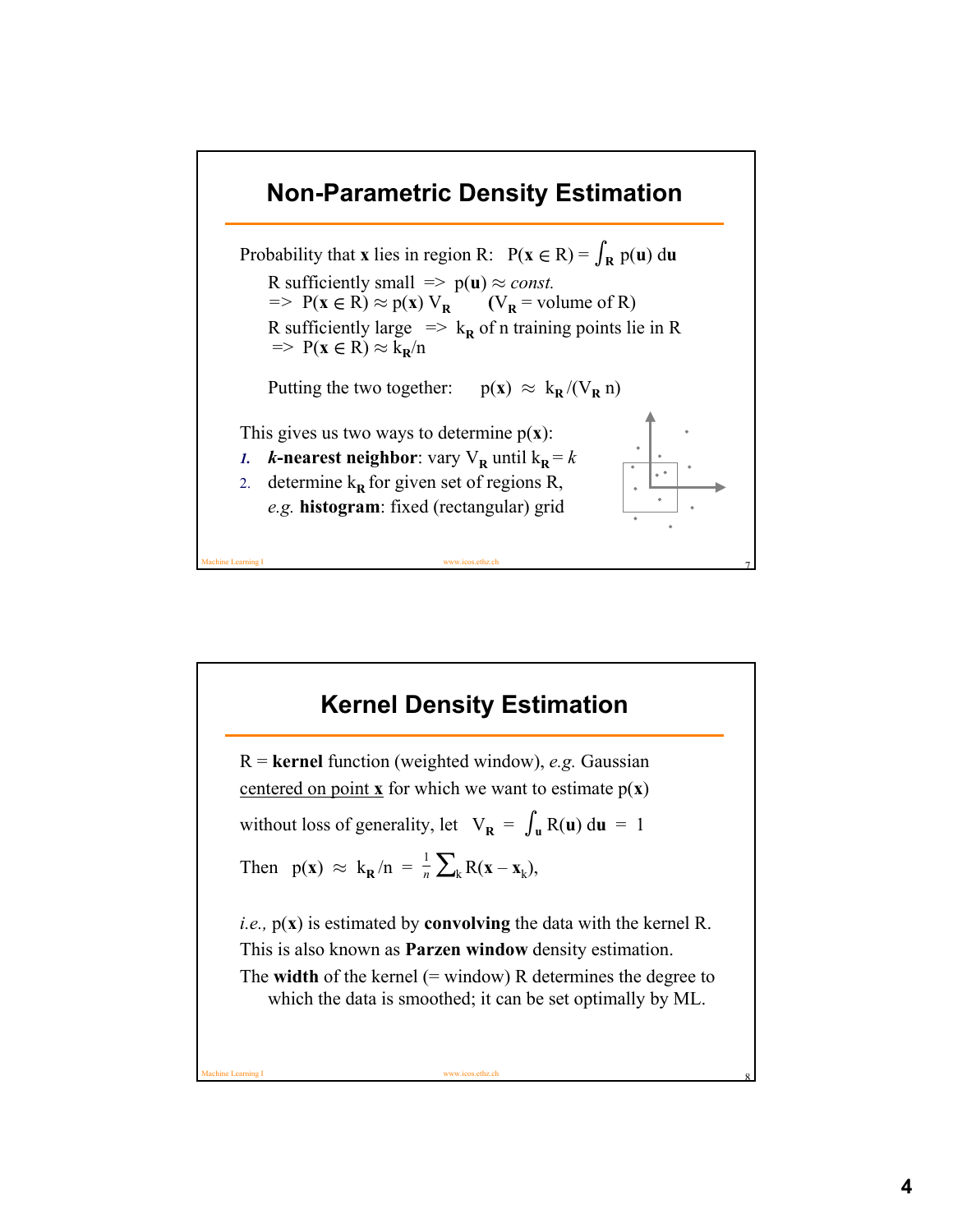

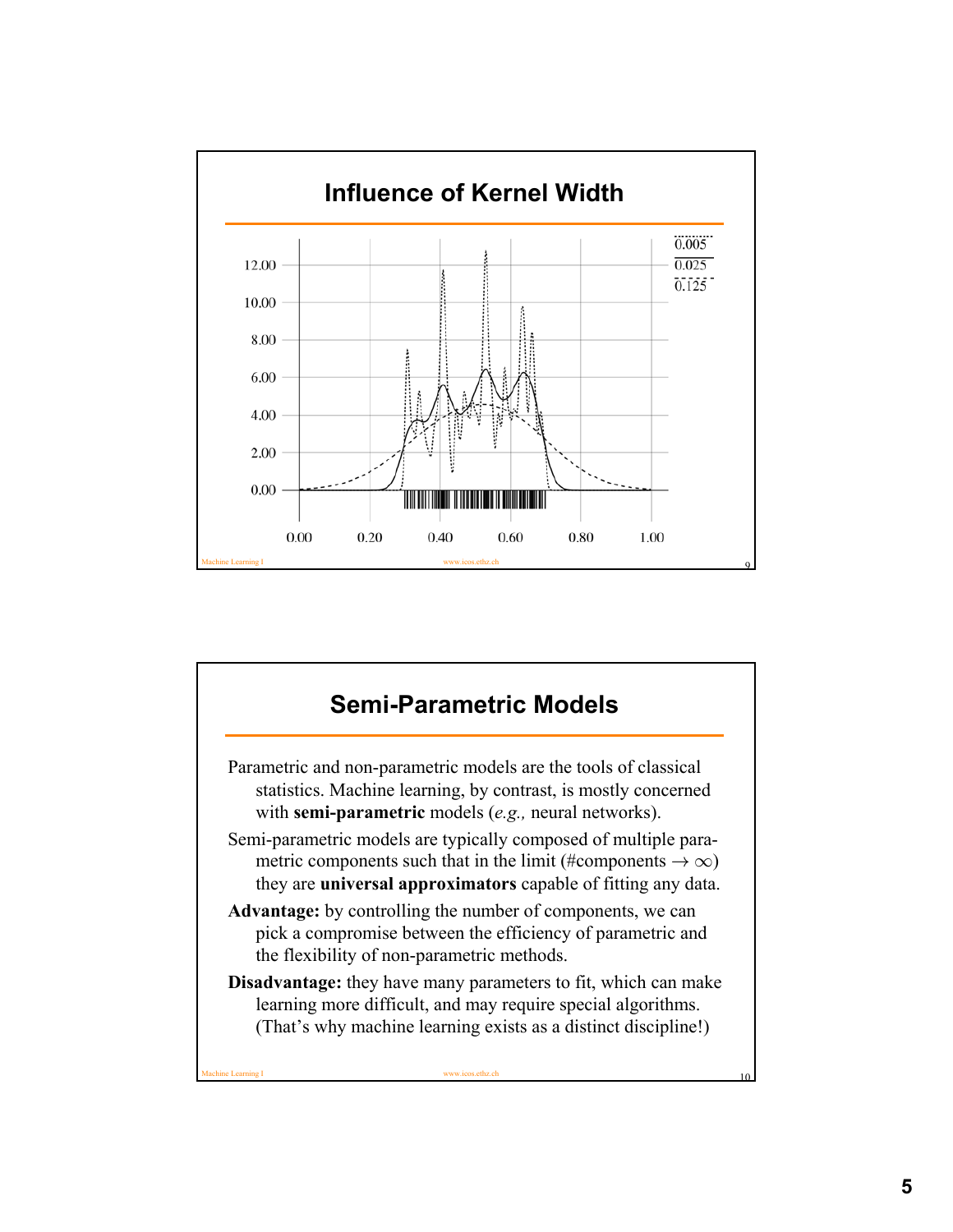

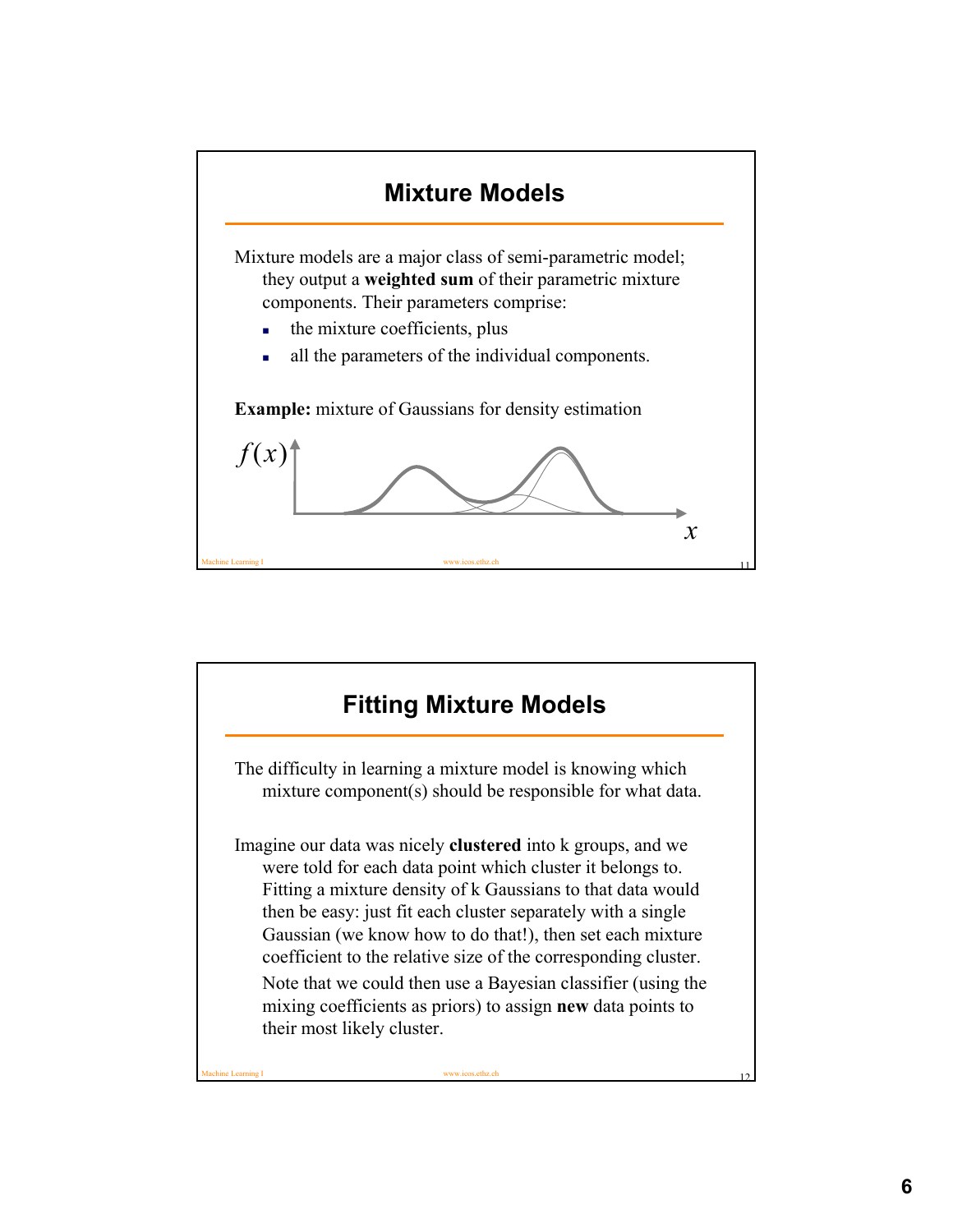

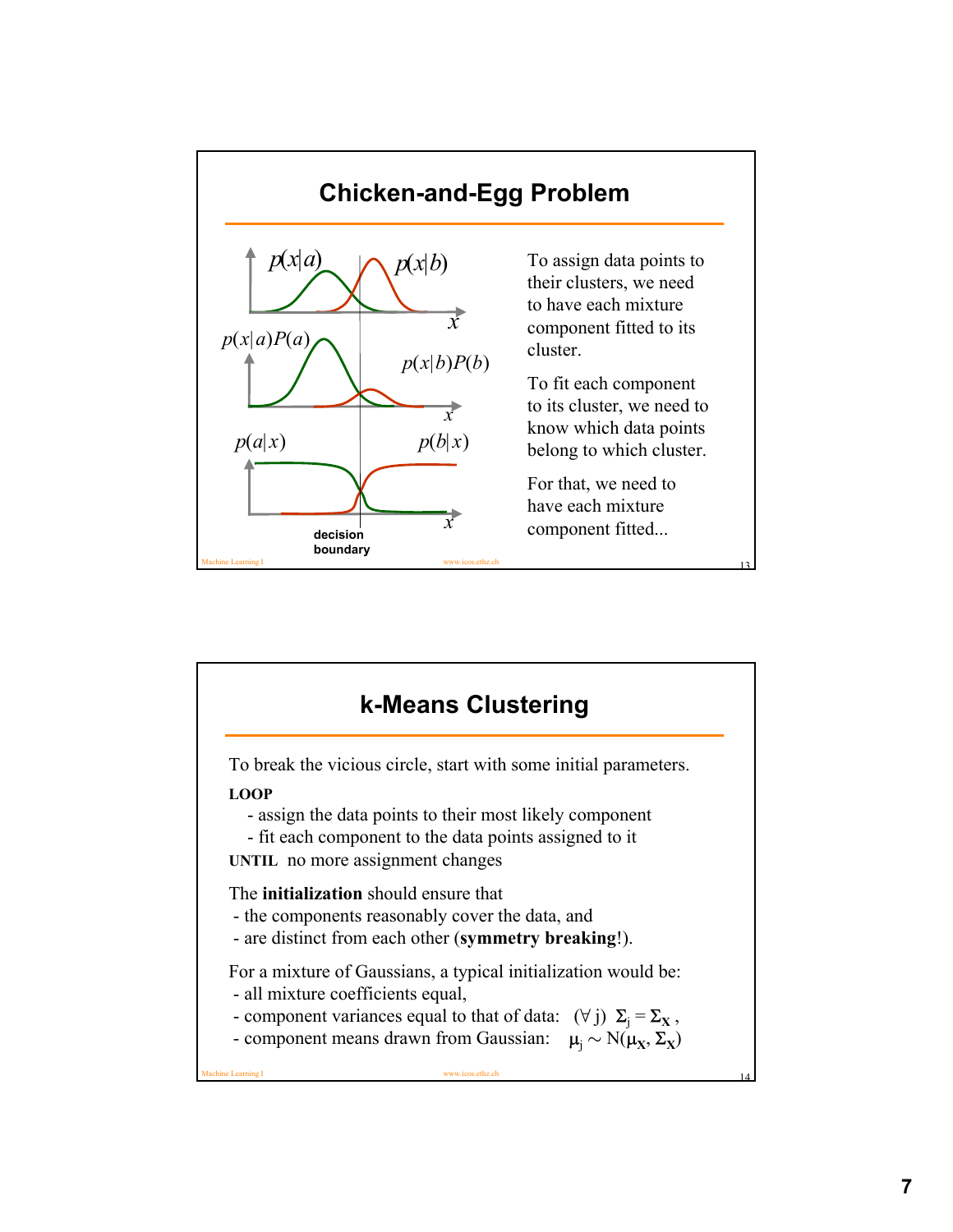